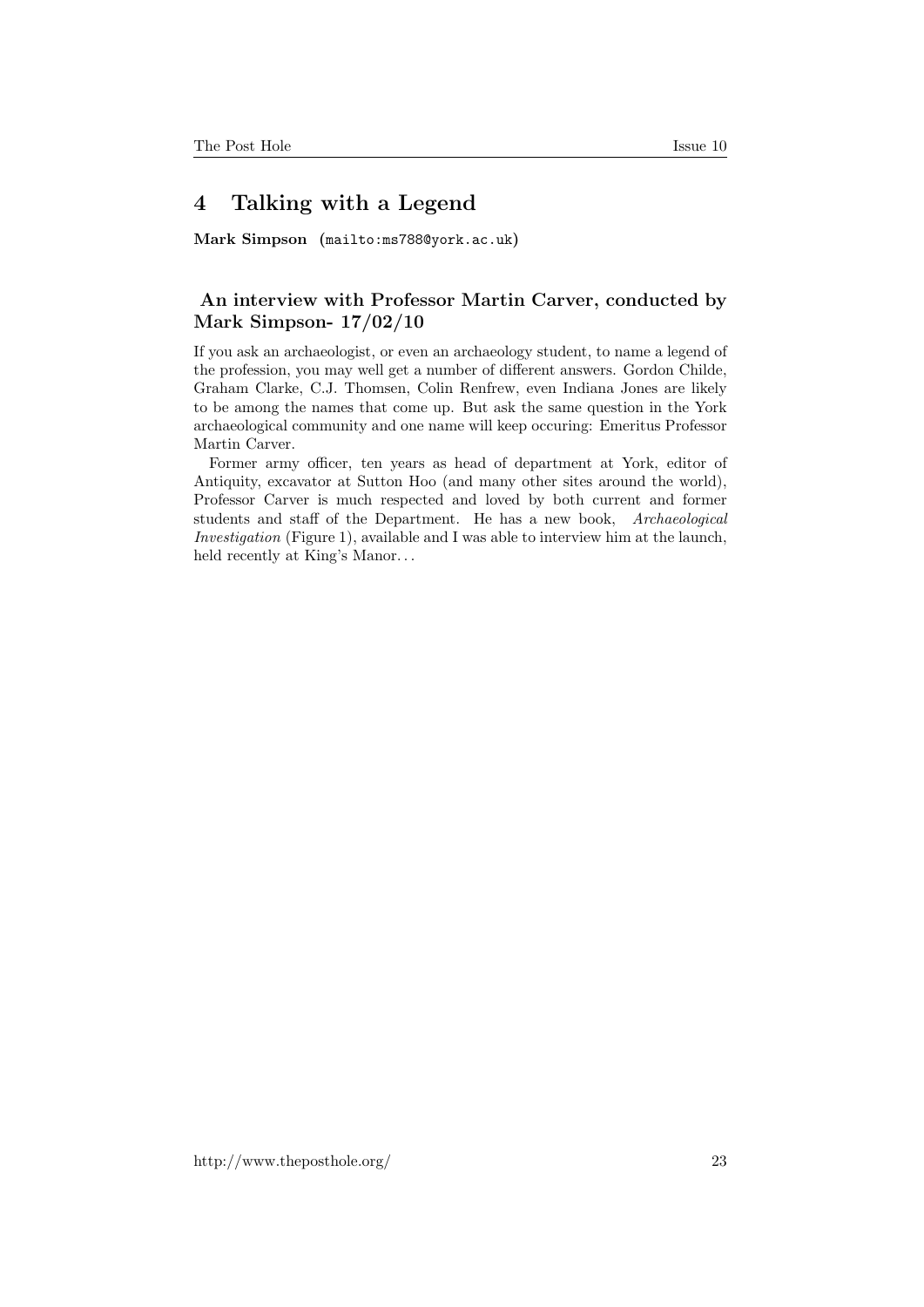

Martin Carver's new book. Reproduced by kind permission of Martin Carver.

Mark Simpson – We are here today for the launch of your new book, Archaeological Investigation. Could you tell me a little about the book please? **Martin Carver** – It's a book for first years – pretty much based on the course at York I've given since 1987 and it's been developing through that time, thanks to our first years. Every year they've brought new questions and new ideas, which has helped enormously. I was originally commissioned to write a book on Field Archaeology for Thames and Hudson, a bit like another Renfrew and Bahn book, with an American co-author. I spent fourteen years on it and the book grew to 450,000 words and they said 'We can't publish this!' So I said well, fine, and I started again and I split it into two. The book that has come

http://www.theposthole.org/ 24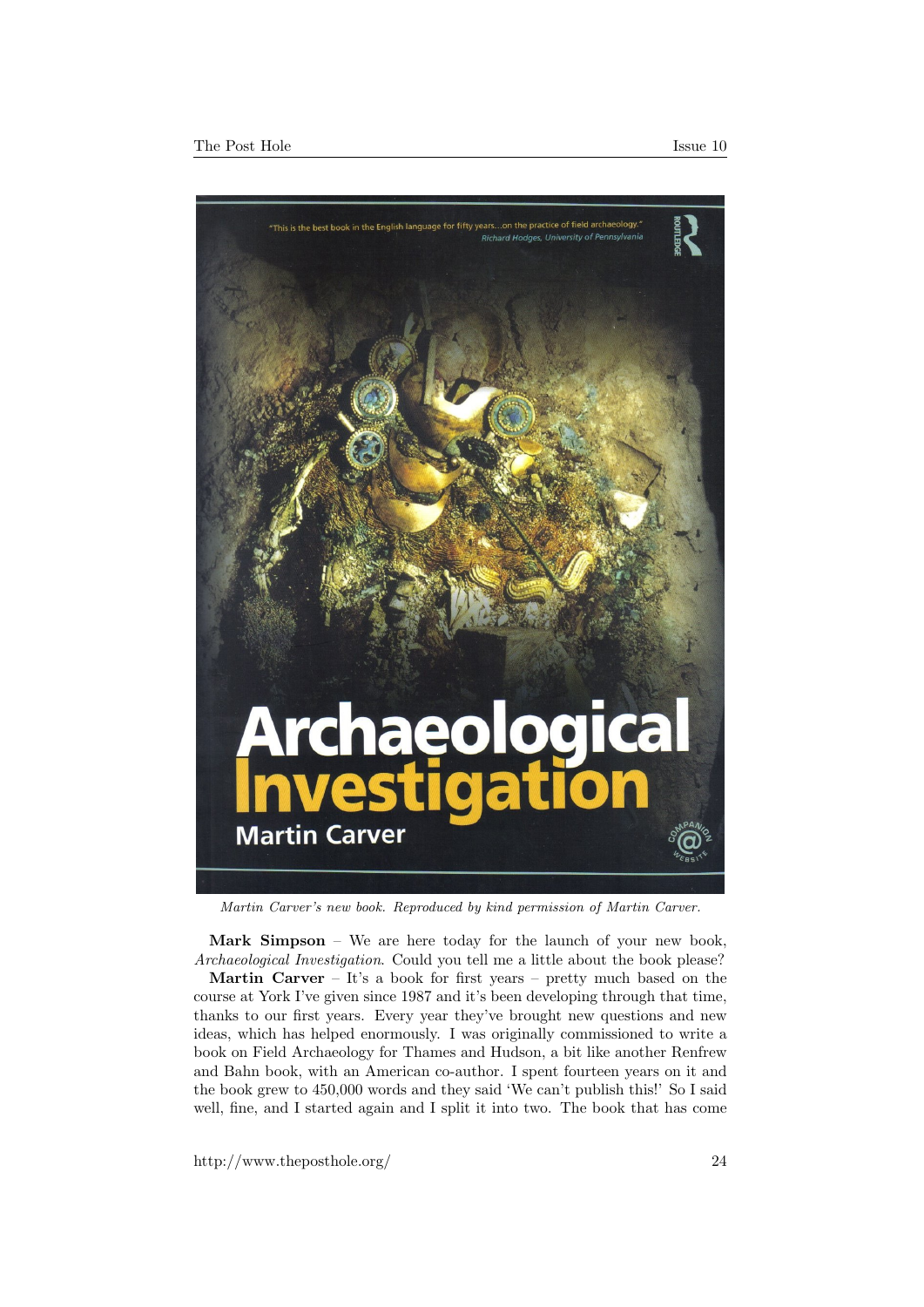out today, thanks to Routledge, is meant for undergraduates, school leavers and so on, and its objective is to bring together the academy, that's the people who do research in universities, and the profession, that's the people who do research using developer's money. All my life I've felt that these two groups should be working together, and have a single objective and a single mission. Only a few of our students who leave university become lecturers, but very many of them do go and work in the profession. So what I'm hoping to provide is something that will become an old friend, when you're working in the trenches, looking for sections to draw for the developers. Something to tell you that you're part of a much bigger operation. We're all in it together, we're all trying to find out about the past, we're not just trying to hold down a job.

The first three chapters give you the principles, next comes a section on being in the field, then on how to write up reports and finally on how to design projects. So it's the sort of book you could grow up with, the first bit is very much what we teach in university, then you go into the field and find out what it's really like, then the third bit is about when you get more responsibility: you're writing up and reporting on what you find. But I think the last bit, project design, for me, is the key skill and it's changing archaeology. We're becoming more like architects, and less like building labourers, that's what project design is doing.

Mark Simpson – At the moment, First year students at York are grappling with archaeological theory. Can you tell us what your theoretical position is?

**Martin Carver** – I'm very interested in theory, and regard it as a big toolbox, with lots of ideas in it. And I'm very impressed with how all those ideas can remain valid. The trouble with theory is that there is a lot of kudos attached to it. So everyone is looking for the 'latest theory' on the understanding that it might supplant the one before. But my feeling is that a lot of people out there are still interested in getting the cultural sequence right, others are still interested in studying process, while others are more interested in studying symbolism. So although it is quite hard to be all those things, and be reflexive on top of that, you have to try. It's like you can't really be a novelist with only one plot, or a musician who writes for only one instrument.

I do feel that sometimes theory gets a bit narrow, because it wants to 'score points' and be the theory that is driving archaeology at the moment; whereas actually it's a game we all play and it's all to do with interpretation, to do with deciding what you've got and what it means. In the field I know everyone wants to separate data from interpretation. Before Ian Hodder made it, quite rightly, a main part of archaeology to merge observation and interpretation, we were long doing this in my type of field archaeology, the sort you'll find in the book. Readers will notice that it doesn't just go down the old line of single context recording and matrixes; those will be seen as useful tools, rather than gospel. I take the view that on site you are always interpreting, recording your observations and recording your interpretations and one builds the other. Say you take a group of people who are digging and talking about what is happening on the dig, either afterwards at the pub or in a break. You soon get the feeling that there is always a consensus at a certain level. Everyone will agree that they're in Yorkshire, and agrees that this is some kind of Roman building, but they may not agree on what sort of building it is. The interpretations will then rise to higher levels. 'It's a villa', then at a higher level, 'it's a high status villa'. Then, 'it belonged to Carausius'. Then at a higher level still, 'this is a tower in the middle', followed by 'in the tower is a hook where Carausius hangs his hat'.

http://www.theposthole.org/ 25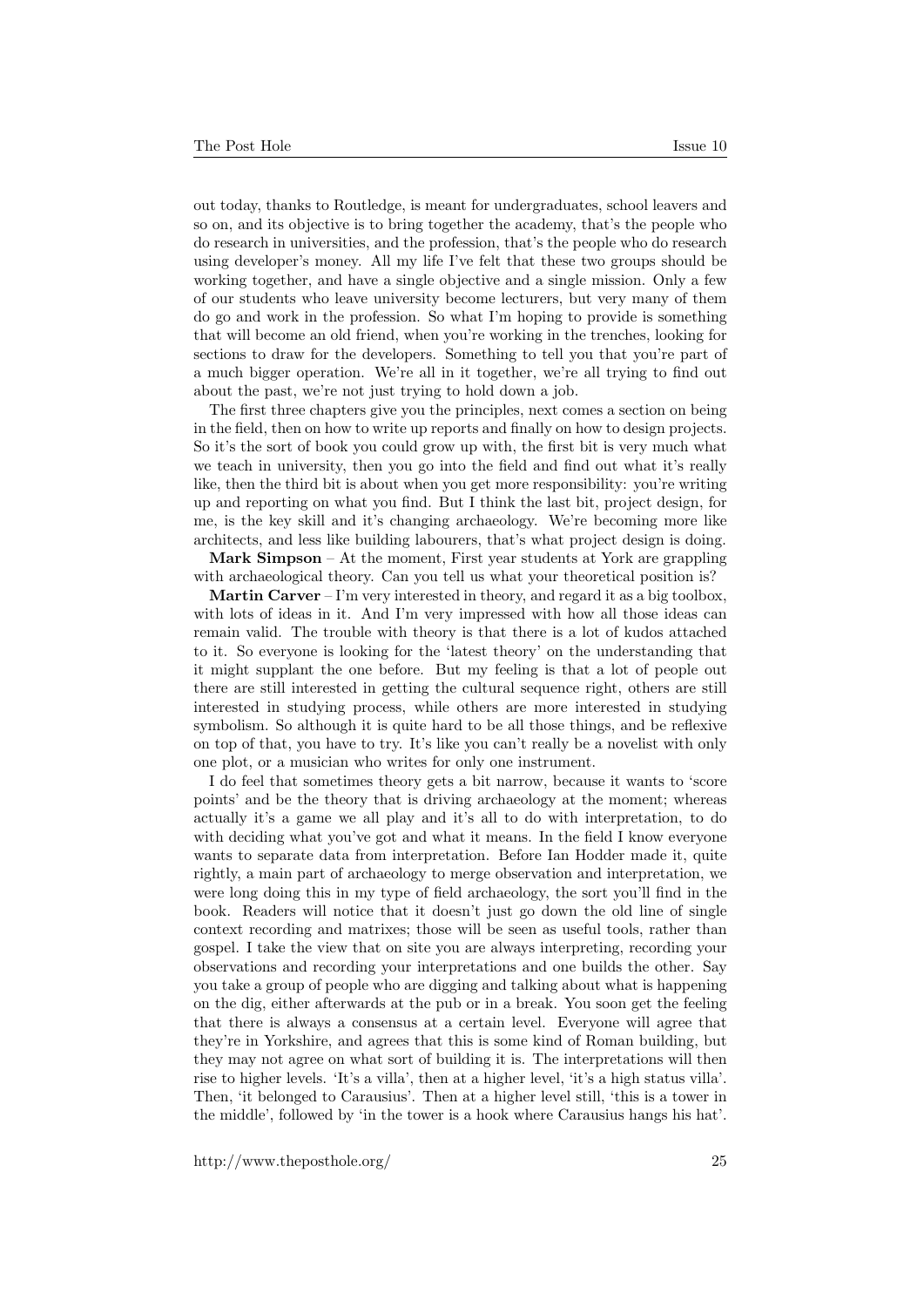For me, interpretation is this tower of invention, getting more and more lofty, and losing more people the higher it goes, but if you don't like where you are, you just go back down to the previous level you did believe in.

It's not going to be black and white, when you do archaeology. Sometimes as a first year you think, 'I don't think much of this as a science, there seem to be no facts in it!' But that's like life. That's what I think about theory, I love it, but for me it is at the service of archaeological investigation, not the other way around.

Mark Simpson – What would you say is the most significant find you have made in your archaeological career?

Martin Carver – Well, that's a hard question because it mixes up what is significant to other people with what is significant to me. What's significant to me was taking the brick floor off the bottom of the old theatre in Durham in 1974 and smelling this incredible smell of vivianite, preserved wood and debris, and underneath this, just literally inches under the floor, finding a preserved 10th century house, alongside the street, at the very beginning of the life of Durham. Every day we were pulling out pieces of textile and silver birch posts, with the bark still on. Amazing. That gave me such a thrill, because it was very unexpected as well.

I suppose if I had to step aside and say what is the most significant thing for other people, or what it ought to be, it was finding the Pictish monastery at Portmahomack, because there weren't any Pictish monasteries before we found that one. In fact a lot of people didn't think there were any Pictish churches. I think that scored quite a hit. We were quite surprised because we thought we were going to dig a settlement. In a way it was quite annoying! But pretty good for people studying that period.

Mark Simpson – Do you have any projects currently underway?

Martin Carver – My main job is editing Antiquity, which is pretty much full time – but as for projects, I've now written up all my own stuff, but still love writing. The last project to go was Stafford, which has just been completed and is going to press this month  $-$  it should come out at the end of this year. so then my backlog is finished. What I've started to do as my retired job is to write up other people's excavations, where they've died or got no time. I've just got the go-ahead to do Pitcarmick, a beautiful site in Perthshire dug by Jane Downes and John Barrett. It's got the only convincing Pictish houses on the mainland, but it also has Bronze Age and Iron Age buildings, a really nice landscape sequence.

Why would I do that? Well, it's a good question. I did think of going to Sicily and doing a big excavation there, I had opportunities in Italy, and in France, I could have dug in Scandinavia, and Yorkshire as well. And it still may happen, but for me it can only happen if there's enough money to do it professionally. I don't want to be a sad retired person, with a spade, digging an untidy hole somewhere. So I work very closely with FAS (Field Archaeology Specialists) Heritage here in York, the second field company I've founded, and I'm also going to work again with my first company Birmingham Archaeology at Stratford Upon Avon, where they are doing a project at Shakespeare's New Place.

At this stage of life I want to leave the digging to young people, who have better eyes and are happy to fill a barrow all day long, all the things I used to